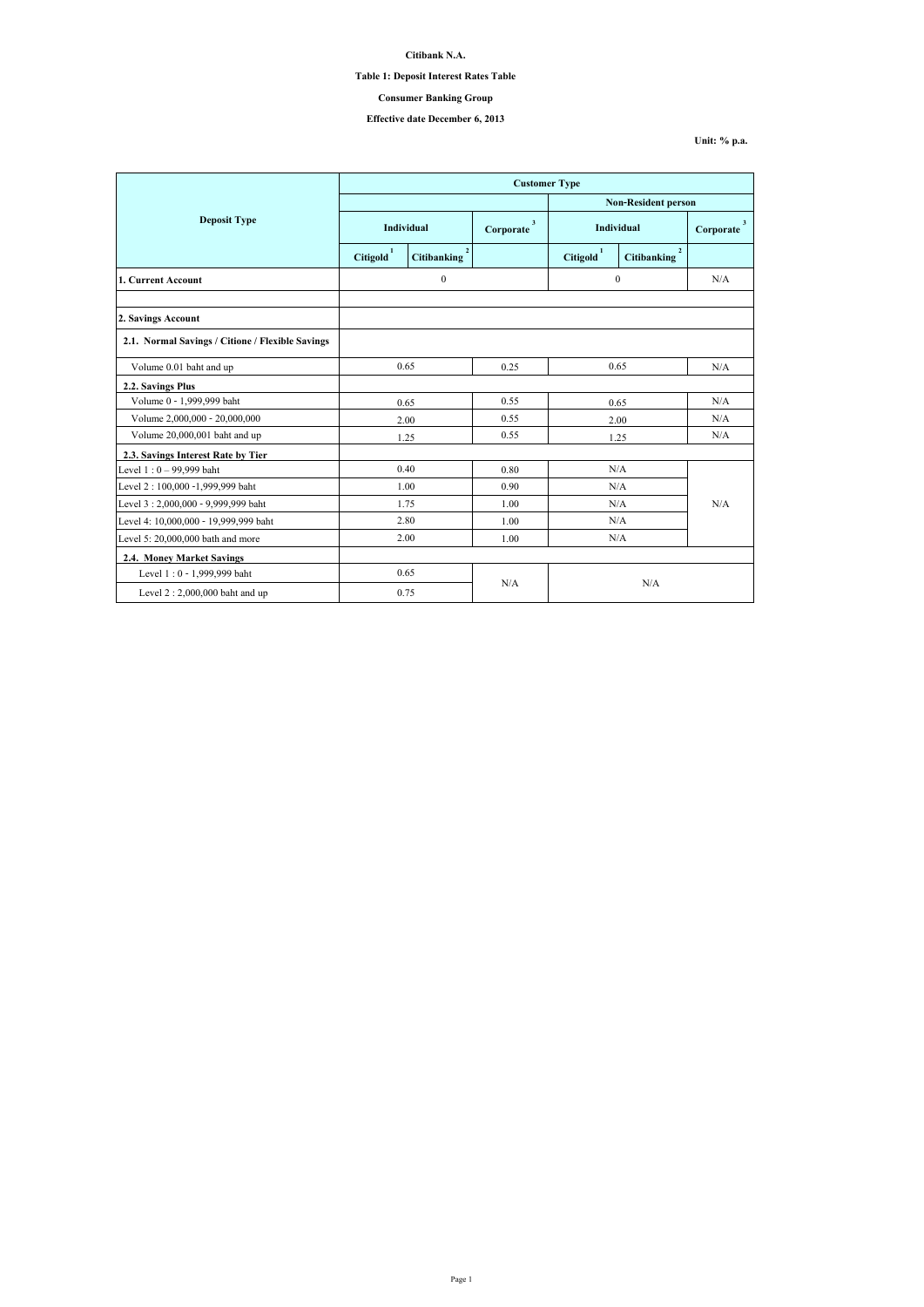## **Table 1: Deposit Interest Rates Table**

# **Effective date December 6, 2013**

|                                                      | <b>Customer Type</b>                        |                           |                            |                                      |                          |  |
|------------------------------------------------------|---------------------------------------------|---------------------------|----------------------------|--------------------------------------|--------------------------|--|
|                                                      |                                             |                           | <b>Non-Resident person</b> |                                      |                          |  |
| <b>Deposit Type</b>                                  | <b>Individual</b>                           | $\mathbf{3}$<br>Corporate | Individual                 |                                      | $3^{\circ}$<br>Corporate |  |
|                                                      | Citigold <sup>1</sup><br><b>Citibanking</b> | $\overline{2}$            | Citigold <sup>1</sup>      | $\overline{2}$<br><b>Citibanking</b> |                          |  |
| 3. Time Deposit                                      |                                             |                           |                            |                                      |                          |  |
| 3.1 Normal Time Deposit -                            |                                             |                           |                            |                                      |                          |  |
| Minimum opening account 100,000 Baht                 |                                             |                           |                            |                                      |                          |  |
| <b>3-Month Tenors</b>                                |                                             |                           |                            |                                      |                          |  |
| Volume 100,000 Baht and up                           | 1.70                                        | 1.45                      |                            | N/A                                  |                          |  |
| <b>6-Month Tenors</b>                                |                                             |                           |                            |                                      |                          |  |
| Volume 100,000 Baht and up                           | 1.75                                        | 1.50                      | 1.75                       |                                      | N/A                      |  |
| 9-Month Tenors                                       |                                             |                           |                            |                                      |                          |  |
| Volume 100,000 Baht and up                           | 1.80                                        | 1.55                      | 1.80                       |                                      | N/A                      |  |
| <b>12-Month Tenors</b>                               |                                             |                           |                            |                                      |                          |  |
| Volume 100,000 Baht and up                           | 1.80                                        | 1.55                      | 1.80                       |                                      | N/A                      |  |
| <b>18-Month Tenors</b>                               |                                             |                           |                            |                                      |                          |  |
| Volume 100,000 Baht and up                           | 1.90                                        | 1.65                      |                            |                                      | N/A                      |  |
| <b>24-Month Tenors</b>                               |                                             |                           | 1.90                       |                                      |                          |  |
|                                                      |                                             |                           |                            |                                      |                          |  |
| Volume 100,000 Baht and up                           | 2.00                                        | 1.75                      | 2.00                       |                                      | N/A                      |  |
| <b>36-Month Tenors</b>                               |                                             |                           |                            |                                      |                          |  |
| Volume 100,000 baht and up                           | 2.10                                        | 1.85                      | 2.10                       |                                      | N/A                      |  |
| <b>48-Month Tenors</b>                               |                                             |                           |                            |                                      |                          |  |
| Volume 100,000 baht and up                           | 2.20                                        | 1.95                      | 2.20                       |                                      | N/A                      |  |
| <b>60-Month Tenors</b>                               |                                             |                           |                            |                                      |                          |  |
| Volume 100,000 baht and up                           | 2.25                                        | 2.00                      | 2.25                       |                                      | N/A                      |  |
| 3.2 Normal Time Deposit Online -                     |                                             |                           |                            |                                      |                          |  |
| Minimum opening account 100,000 Baht                 |                                             |                           |                            |                                      |                          |  |
| <b>3-Month Tenors</b>                                |                                             |                           |                            |                                      |                          |  |
| Volume 100,000 Baht and up                           | 2.20                                        | N/A                       | 2.20                       |                                      | N/A                      |  |
| <b>6-Month Tenors</b>                                |                                             |                           |                            |                                      |                          |  |
| Volume 100,000 Baht and up                           | 1.75                                        | N/A                       | 1.75                       |                                      | N/A                      |  |
| 9-Month Tenors                                       |                                             |                           |                            |                                      |                          |  |
| Volume 100,000 Baht and up                           | 1.80                                        | N/A                       | 1.80                       |                                      | N/A                      |  |
| <b>12-Month Tenors</b>                               |                                             |                           |                            |                                      |                          |  |
| Volume 100,000 Baht and up                           | 1.80                                        | N/A                       | 1.80                       |                                      | N/A                      |  |
| <b>18-Month Tenors</b>                               |                                             |                           |                            |                                      |                          |  |
| Volume 100,000 Baht and up                           | 1.90                                        | N/A                       | 1.90                       |                                      | N/A                      |  |
| <b>24-Month Tenors</b>                               |                                             |                           |                            |                                      |                          |  |
| Volume 100,000 Baht and up                           | 2.00                                        | N/A                       | 2.00                       |                                      | N/A                      |  |
| <b>36-Month Tenors</b>                               |                                             |                           |                            |                                      |                          |  |
| Volume 100,000 baht and up<br><b>48-Month Tenors</b> | 2.10                                        | N/A                       | 2.10                       |                                      | N/A                      |  |
| Volume 100,000 baht and up                           | 2.20                                        | N/A                       | 2.20                       |                                      | N/A                      |  |
| <b>60-Month Tenors</b>                               |                                             |                           |                            |                                      |                          |  |
| Volume 100,000 baht and up                           | 2.25                                        | N/A                       | 2.25                       |                                      | N/A                      |  |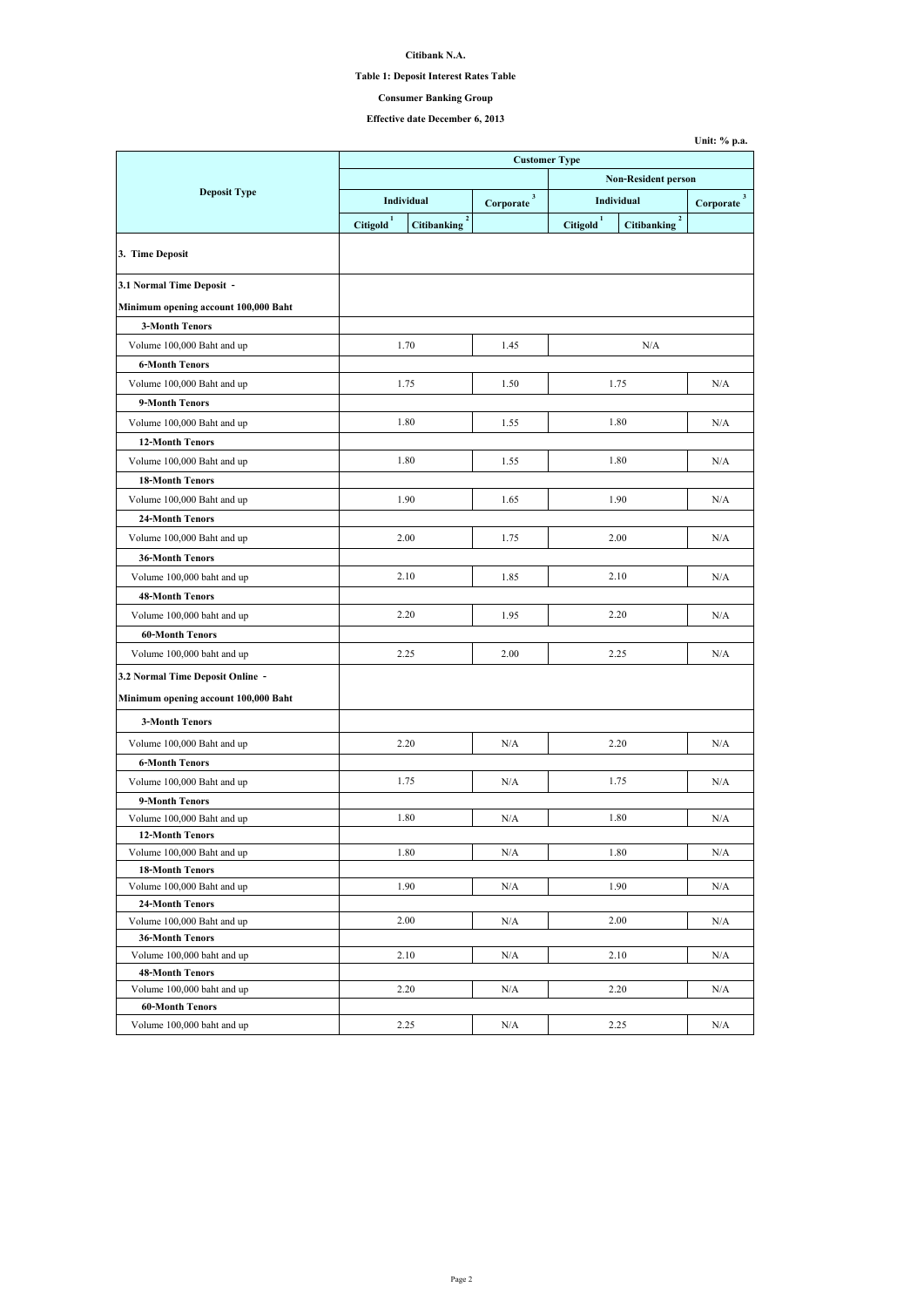## **Table 1: Deposit Interest Rates Table**

# **Effective date December 6, 2013**

|                                    | <b>Customer Type</b>  |                                      |                            |                       |                                      |                           |  |  |
|------------------------------------|-----------------------|--------------------------------------|----------------------------|-----------------------|--------------------------------------|---------------------------|--|--|
|                                    |                       |                                      | <b>Non-Resident person</b> |                       |                                      |                           |  |  |
| <b>Deposit Type</b>                | Individual            |                                      | $\mathbf{3}$<br>Corporate  | <b>Individual</b>     |                                      | $\mathbf{3}$<br>Corporate |  |  |
|                                    | Citigold <sup>1</sup> | $\overline{2}$<br><b>Citibanking</b> |                            | Citigold <sup>1</sup> | $\overline{2}$<br><b>Citibanking</b> |                           |  |  |
| 3.3 Periodic Time Deposit-         |                       |                                      |                            |                       |                                      |                           |  |  |
| <b>Monthly Interest Paid</b>       |                       |                                      |                            |                       |                                      |                           |  |  |
| <b>6-Month Tenors</b>              |                       |                                      |                            |                       |                                      |                           |  |  |
| Volume 200,000 baht and up         |                       | 1.00                                 |                            | N/A                   |                                      |                           |  |  |
| 9-Month Tenors                     |                       |                                      |                            |                       |                                      |                           |  |  |
| Volume 200,000 baht and up         | 1.25                  |                                      |                            | N/A                   |                                      |                           |  |  |
| <b>12-Month Tenors</b>             |                       |                                      |                            |                       |                                      |                           |  |  |
| Volume 200,000 baht and up         |                       | 1.50                                 |                            | N/A                   |                                      |                           |  |  |
| <b>18-Month Tenors</b>             |                       |                                      |                            |                       |                                      |                           |  |  |
| Volume 200,000 baht and up         |                       | 1.60                                 |                            | N/A                   |                                      |                           |  |  |
| <b>24-Month Tenors</b>             |                       |                                      |                            |                       |                                      |                           |  |  |
| Volume 200,000 baht and up         |                       | 1.70                                 |                            | N/A                   |                                      |                           |  |  |
| <b>36-Month Tenors</b>             |                       |                                      |                            |                       |                                      |                           |  |  |
| Volume 200,000 baht and up         |                       | 1.80                                 |                            | N/A                   |                                      |                           |  |  |
| <b>48-Month Tenors</b>             |                       |                                      |                            |                       |                                      |                           |  |  |
| Volume 200,000 baht and up         |                       | 1.90                                 |                            | N/A                   |                                      |                           |  |  |
| <b>60-Month Tenors</b>             |                       |                                      |                            |                       |                                      |                           |  |  |
| Volume 200,000 baht and up         |                       | 2.00                                 | N/A                        |                       |                                      |                           |  |  |
|                                    |                       |                                      |                            |                       |                                      |                           |  |  |
| <b>Quarterly Interest Paid</b>     |                       |                                      |                            |                       |                                      |                           |  |  |
| <b>12-Month Tenors</b>             |                       |                                      |                            |                       |                                      |                           |  |  |
| Volume 200,000 baht and up         |                       | 1.50                                 |                            | N/A                   |                                      |                           |  |  |
| <b>18-Month Tenors</b>             |                       |                                      |                            |                       |                                      |                           |  |  |
| Volume 200,000 baht and up         |                       | 1.60                                 |                            | N/A                   |                                      |                           |  |  |
| <b>24-Month Tenors</b>             |                       |                                      |                            |                       |                                      |                           |  |  |
| Volume 200,000 baht and up         |                       | 1.70                                 |                            | N/A                   |                                      |                           |  |  |
| <b>36-Month Tenors</b>             |                       |                                      |                            |                       |                                      |                           |  |  |
| Volume 200,000 baht and up         |                       | 1.80                                 | N/A                        |                       |                                      |                           |  |  |
| <b>48-Month Tenors</b>             |                       |                                      |                            |                       |                                      |                           |  |  |
| Volume 200,000 baht and up         |                       | 1.90                                 |                            | N/A                   |                                      |                           |  |  |
| <b>60-Month Tenors</b>             |                       |                                      |                            |                       |                                      |                           |  |  |
| Volume 200,000 baht and up         |                       | 2.00                                 |                            | N/A                   |                                      |                           |  |  |
|                                    |                       |                                      |                            |                       |                                      |                           |  |  |
| <b>Semi Annually Interest Paid</b> |                       |                                      |                            |                       |                                      |                           |  |  |
| <b>12-Month Tenors</b>             |                       |                                      |                            |                       |                                      |                           |  |  |
| Volume 200,000 baht and up         |                       | 1.50                                 |                            | N/A                   |                                      |                           |  |  |
| <b>18-Month Tenors</b>             |                       |                                      |                            |                       |                                      |                           |  |  |
| Volume 200,000 baht and up         |                       | 1.60                                 |                            | N/A                   |                                      |                           |  |  |
| <b>24-Month Tenors</b>             |                       |                                      |                            |                       |                                      |                           |  |  |
| Volume 200,000 baht and up         |                       | 1.70                                 | N/A                        |                       |                                      |                           |  |  |
| <b>36-Month Tenors</b>             |                       |                                      |                            |                       |                                      |                           |  |  |
| Volume 200,000 baht and up         |                       | 1.80                                 |                            | N/A                   |                                      |                           |  |  |
| <b>48-Month Tenors</b>             |                       |                                      |                            |                       |                                      |                           |  |  |
| Volume 200,000 baht and up         |                       | 1.90                                 |                            | N/A                   |                                      |                           |  |  |
| <b>60-Month Tenors</b>             |                       |                                      |                            |                       |                                      |                           |  |  |
| Volume 200,000 baht and up         |                       | 2.00                                 |                            | N/A                   |                                      |                           |  |  |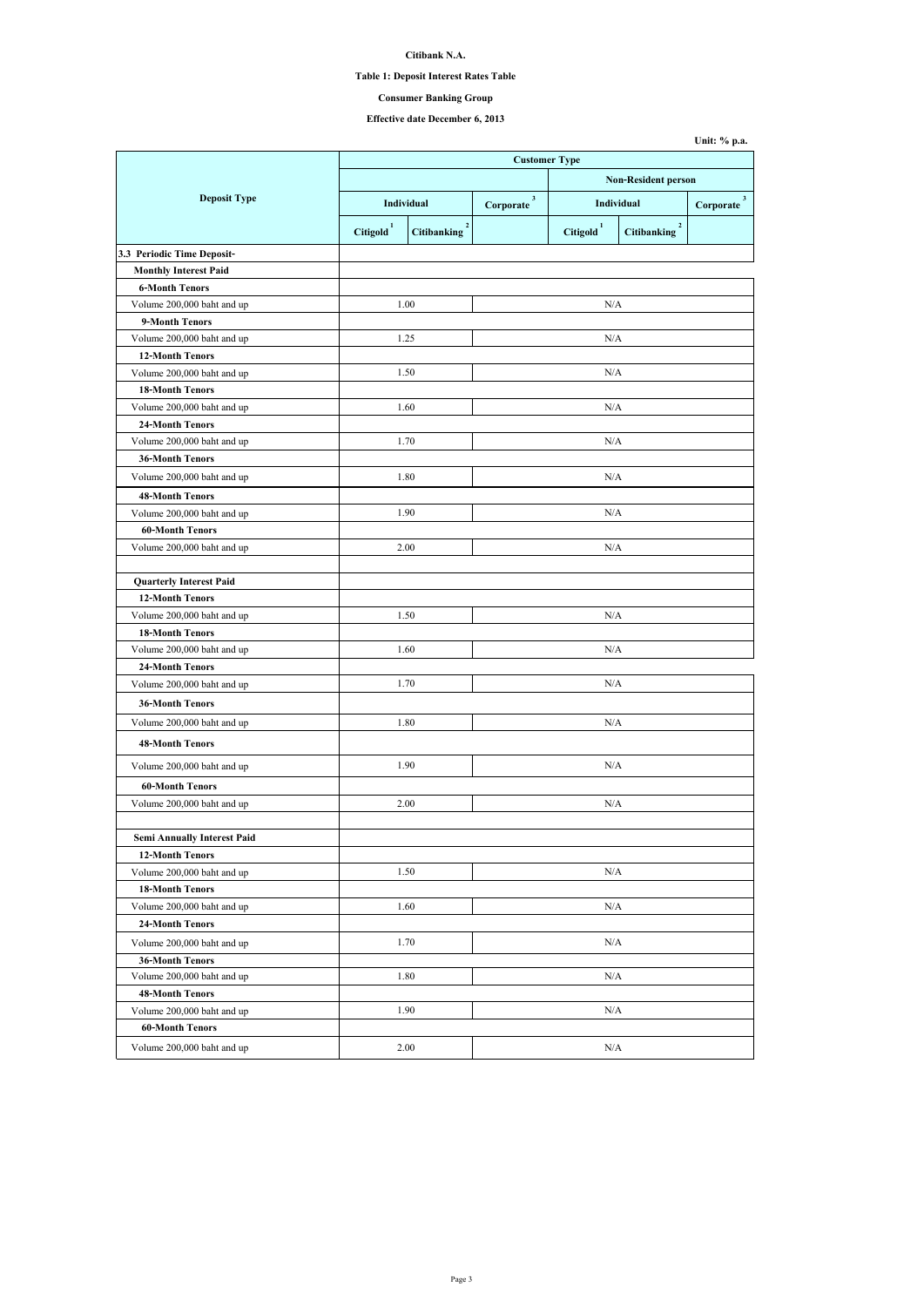| Unit: $%$ p.a. |  |  |
|----------------|--|--|
|----------------|--|--|

## **Table 1: Deposit Interest Rates Table**

# **Effective date December 6, 2013**

|                                       | <b>Customer Type</b>  |                                      |                           |                       |                                      |                           |
|---------------------------------------|-----------------------|--------------------------------------|---------------------------|-----------------------|--------------------------------------|---------------------------|
|                                       |                       |                                      |                           |                       | <b>Non-Resident person</b>           |                           |
| <b>Deposit Type</b>                   | Individual            |                                      | $\mathbf{3}$<br>Corporate | Individual            |                                      | $\mathbf{3}$<br>Corporate |
|                                       | Citigold <sup>1</sup> | $\overline{2}$<br><b>Citibanking</b> |                           | Citigold <sup>1</sup> | $\overline{2}$<br><b>Citibanking</b> |                           |
| <b>Annually Interest Paid</b>         |                       |                                      |                           |                       |                                      |                           |
| <b>24-Month Tenors</b>                |                       |                                      |                           |                       |                                      |                           |
| Volume 200,000 baht and up            | 1.70                  |                                      |                           | N/A                   |                                      |                           |
| <b>36-Month Tenors</b>                |                       |                                      |                           |                       |                                      |                           |
| Volume 200,000 baht and up            | 1.80                  |                                      | N/A                       |                       |                                      |                           |
| <b>48-Month Tenors</b>                |                       |                                      |                           |                       |                                      |                           |
| Volume 200,000 baht and up            | 1.90                  |                                      | N/A                       |                       |                                      |                           |
| <b>60-Month Tenors</b>                |                       |                                      |                           |                       |                                      |                           |
| Volume 200,000 baht and up            | 2.00                  |                                      |                           | N/A                   |                                      |                           |
|                                       |                       |                                      |                           |                       |                                      |                           |
| 3.4 Rising Rate Time Deposit -        |                       |                                      |                           |                       |                                      |                           |
| <b>24-Month Tenors</b>                |                       |                                      |                           |                       |                                      |                           |
| Volume 500,000 baht and up            |                       |                                      |                           |                       |                                      |                           |
| 1st 6-month                           | 1.00                  |                                      |                           |                       |                                      |                           |
| 2nd 6-month                           | 1.25                  |                                      |                           |                       |                                      |                           |
| 3rd 6-month                           | 2.50                  |                                      |                           | N/A                   |                                      |                           |
| 4th 6-month                           | 4.00                  |                                      |                           |                       |                                      |                           |
| Effective Interest Rate is 2.19% p.a. |                       |                                      |                           |                       |                                      |                           |
|                                       |                       |                                      |                           |                       |                                      |                           |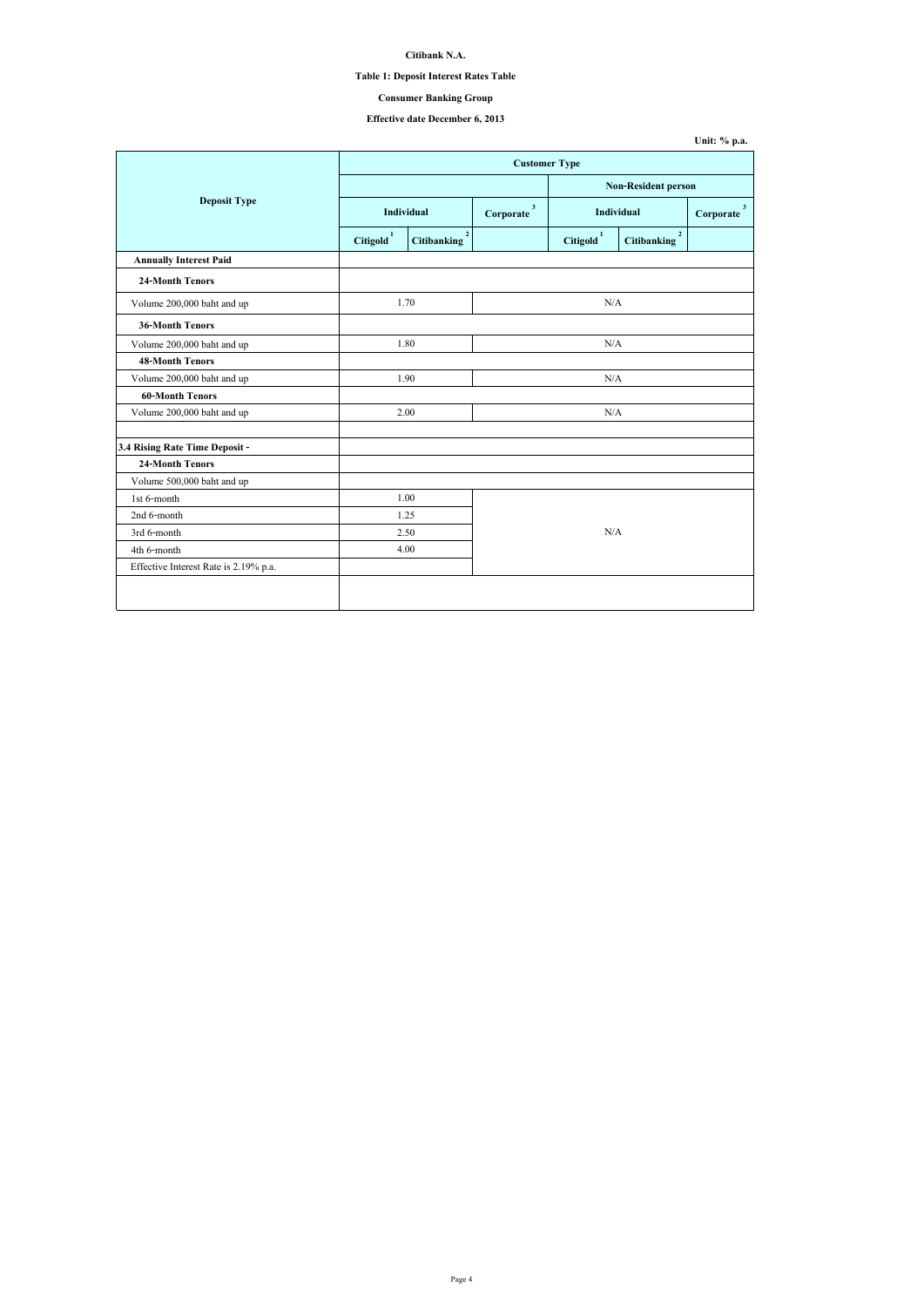# **Table 1: Deposit Interest Rates Table**

# **Effective date December 6, 2013**

|                                       | <b>Customer Type</b>  |                                      |                           |                       |                                   |                             |  |
|---------------------------------------|-----------------------|--------------------------------------|---------------------------|-----------------------|-----------------------------------|-----------------------------|--|
| <b>Deposit Type</b>                   |                       |                                      |                           |                       | <b>Non-Resident person</b>        |                             |  |
|                                       | <b>Individual</b>     |                                      | $\mathbf{3}$<br>Corporate | <b>Individual</b>     |                                   | 3 <sup>1</sup><br>Corporate |  |
|                                       | Citigold <sup>1</sup> | $\overline{2}$<br><b>Citibanking</b> |                           | Citigold <sup>1</sup> | $2^{\circ}$<br><b>Citibanking</b> |                             |  |
| 3.5 Flexible Time Deposit Enhancement |                       |                                      |                           |                       |                                   |                             |  |
| 2.5-Month Tenors (10 weeks)           |                       |                                      |                           |                       |                                   |                             |  |
| Volume 200,000 baht and up            | 1.10                  |                                      | N/A                       |                       |                                   |                             |  |
| <b>3-Month Tenors</b>                 |                       |                                      |                           |                       |                                   |                             |  |
| Volume 200,000 baht and up            | 1.90                  |                                      | N/A                       |                       |                                   |                             |  |
| <b>6-Month Tenors</b>                 |                       |                                      |                           |                       |                                   |                             |  |
| Volume 200,000 baht and up            |                       | 1.95                                 | N/A                       |                       |                                   |                             |  |
| <b>9-Month Tenors</b>                 |                       |                                      |                           |                       |                                   |                             |  |
| Volume 200,000 baht and up            |                       | 2.00                                 |                           | N/A                   |                                   |                             |  |
| <b>10-Month Tenors</b>                |                       |                                      |                           |                       |                                   |                             |  |
| Volume 200,000 baht and up            | 1.50                  |                                      | N/A                       |                       |                                   |                             |  |
| <b>12-Month Tenors</b>                |                       |                                      |                           |                       |                                   |                             |  |
| Volume 200,000 baht and up            |                       | 2.00                                 | N/A                       |                       |                                   |                             |  |
| <b>18-Month Tenors</b>                |                       |                                      |                           |                       |                                   |                             |  |
| Volume 200,000 baht and up            |                       | 2.10                                 |                           | N/A                   |                                   |                             |  |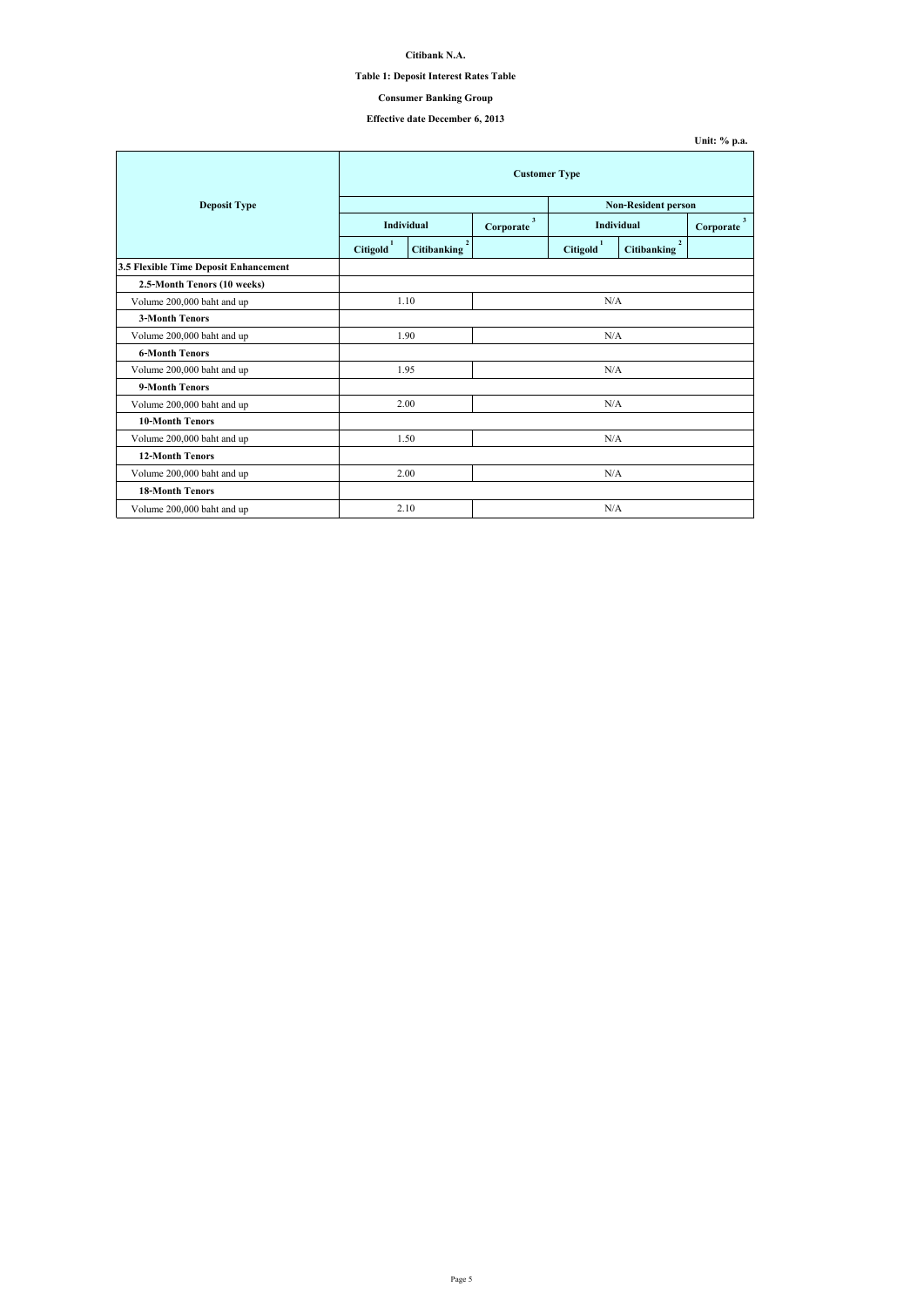**Unit: % p.a.**

#### **Citibank N.A.**

#### **Table 1: Deposit Interest Rates Table**

**Effective date December 6, 2013**

**Consumer Banking Group**

**Terms and conditions for interest payment.**

o This table is only for Consumer banking

o In case of withdrawal before maturity for Normal Time Deposit, Periodic Time Deposit, Rising Rate Time Deposit, Flexible Time Deposit (Original),

Flexible Time Deposit Enhancement and Bill of Exchange, the interest rate will pay according to the condition, or subject to Management Approvals.

- o Terms and conditions for Normal Time Deposit, Periodic Time deposit and Rising Rate Time deposit in case of withdrawal before maturity are as following
	- o Deposit length of less than 3 months: No interest payment.
	- o Deposit length of 3 months or more: Citibank will pay interest, based on savings account interest rate on the withdrawal date, but not more than 1% p.a. For accounts with periodic interest payment, Citibank will deduct the excess interest rates paid from the principal amount.
	- o Interest payments are exempted for corporate accounts with withdrawals before the time deposit maturity.
	- o For Rising Rate time deposit accounts with deposit length of 3 months or more, Citibank will pay interest by deducting
- o Interest rate calculations for time deposits are based on non-accumulated interest calculations.
- o For non-resident THB accounts, Citibank will not pay interest rates for all THB saving accounts.
- o For non-resident THB accounts, Citibank will open only Normal Time deposit accounts with 6-month tenors or longer.
- o Savings Plus accounts is a special account with higher interest rates than regular savings accounts; The T&C are the same and referred to the Normal Savings account with effect from 23 July 2012 and onwards, following the terms and conditions on the account opening date.
- o For Online Time Deposit opening, it means that you have reviewed and decided to open this Time Deposit and allowed Citibank to refer to your account opening documents and signature from your existing current account or saving account as reference and evidence for opening this Time Deposit with no exception.
- o Opening of Time Deposit online transaction is available 24 hours. However, the online transaction that has been made after 10:00 p.m. of business days or the online transaction that has been made on weekends or on public holidays will be treated as the transaction with the quoted interest rate of the

 Saturday - Sunday with the deposit in cash via Cash Deposit Machine as the bank does not provide Teller Counter services, or in case the customer deposit in cheque, Citibank will post the ledger and start to calculate the interest for the mentioned amount on the next business day of the normal banking days on Monday - Friday. In case of the deposit in cheque, the amount will be effective only if the cheque is completely cleared. o For the case that customer opens Current Account or Savings Account, which are the accounts that Citibank specially services on

next business day transaction.

- o Terms and Conditions for Flexible Time Deposit account (Original) are as followings:
	- o Flexibility to partially withdraw cash, allowed after 1 month of deposit, and continue to earn original interest rate on remaining balance at maturity.
	- o Partially withdrawal amount up to 50% of initial deposit earns 1.15% p.a. while the amount exceeding 50% earns Citibank Normal Savings rate.
- o Terms and Conditions for Flexible Time Deposit Enhancement are as followings:
	- o To enable the facility to partially withdraw cash through remote channel, customer is required to open new savings account.
	- o For the partial withdrawal within 1 month from deposit date, zero percent interest rates will be given.
	- o For partial withdrawal after 1 month or longer, will receive early break interest rate of normal savings interest rate on the withdrawn date.
		- The remaining balance at maturity earns originally agreed interest rate.
- o The aforementioned provisions of Flexible Time Deposit Enhancement are as informed which will be effective as follows:
	- (a) on May13, 2009 with respect to the customers who open an Flexible Time Deposit Enhancement Account from May 13, 2009 onwards; and
	- (b) on June 13, 2009 with respect to the customers who opened an Flexible Time Deposit Enhancement Account before May 13, 2009 whose accounts are matured and renewed/rolled over from June 13, 2009 onwards.
- o Terms and conditions for Non-resident baht accounts
	- o Principals and interests are not under a blanket guaranteed by Deposit Protection Agency Act B.E.2551 which is
- o Terms and Conditions for Bill of Exchange are as followings:
	- o The Bill of Exchange holder is the bank's creditor.
	- o Principals and interests are not under a blanket guaranteed by Deposit Protection Agency Act B.E.2551 which is effective August 11, 2008.
	- o Please thoroughly study the risks incurred by any factors (e.g. ordinary transfer risk, lost of B/E Certificate, etc.)
	- from Risk Disclosure Statement which will be provided together with Bill of Exchange Certificate.
	- o Pre-maturity redemption are subjected to the following interest rate penalties:
		- o For tenor of less than 3 months: No interest payment.
		- o For tenor of 3 months or more: Citibank will pay interest, based on savings account interest rate on the withdrawal

**Remark :**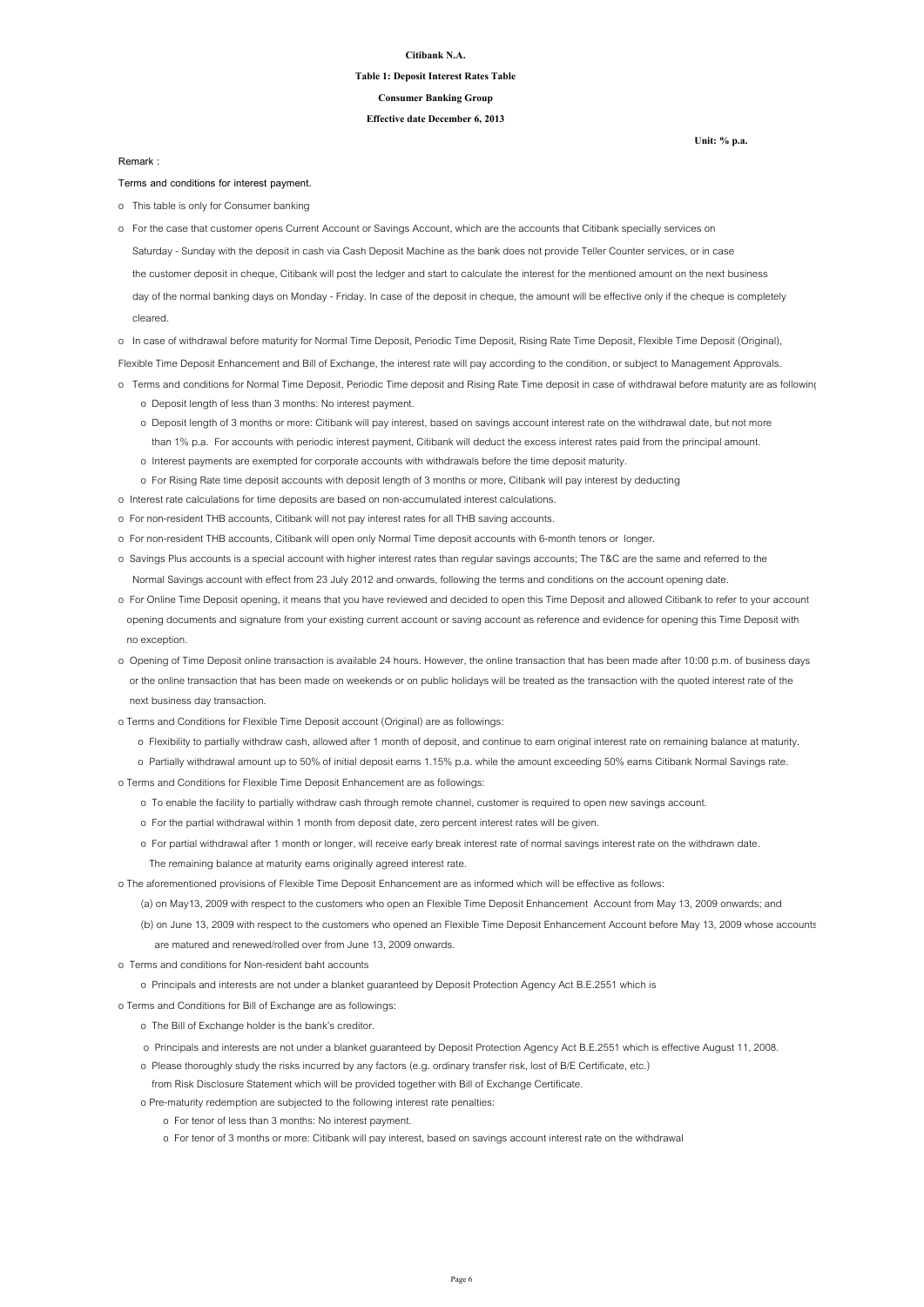**Unit: % p.a.**

#### **Citibank N.A.**

#### **Table 1: Deposit Interest Rates Table**

#### **Effective date December 6, 2013**

#### **Consumer Banking Group**

#### **Other Terms and Conditions**

8. Citibank may offer gifts to new customers and on the anniversary program. Annual gifts may be given to all existing customers who eligible to the program under terms and conditions which will be announced and informed to the customers accordingly.

9. Citibank reserves the right to change conditions and interest rates as appropriate which will be in line with economic situation. Citibank will announce for the changes accordingly.

1. Citigold customers are customers who have sum of Deposit and Investment balance 2 million baht and up. However, Citibank reserves the right to cancel Citigold membership in case that customers have total balance lower than 2 million baht for 12 consecutive months according to Citibank conditions.

2. Citibanking customers are customers who have sum of Deposit and Investment balance 100,000 baht and up. This includes all Citibank and Citigroup staff who have sum of Deposit and Investment balance less than 100,000 baht.

3. Corporate customers are corporate that open accounts with Consumer Banking Group and have sum of Deposit and Investment balance 100,000 baht and up.

4. All Citibank customers will be eligible for interest rate on this Interest Rates Table and will be eligible for additional special rate no more than 0.75% p.a. The special interest is subject to customer's asset under management amount and bank management approval. The mentioned special rate does not apply to auto rollover Time deposit, all types of Saving accounts and Rising Rate Time deposit .

5. Citibank can offer additional interest rate 0.25%p.a.on top of announced interest rate to all Citibank and Citigroup staff. The mentioned special rate does not apply to all types of Saving accounts, Rising Rate Time deposit and auto rollover Time deposit.

7. Citibank can offer Citigold interest rate to Citibanking customers who add deposit balance to 2 million baht and up according to the conditions of Citigold customers.

6. Volume is total deposit balance of customers and their relatives on a same day.

**Authorize Signature…………………….**

**(Vira-anong C. Phutrakul )**

**Managing Director, Retail Banking Head**

**Announcement date December 4, 2013**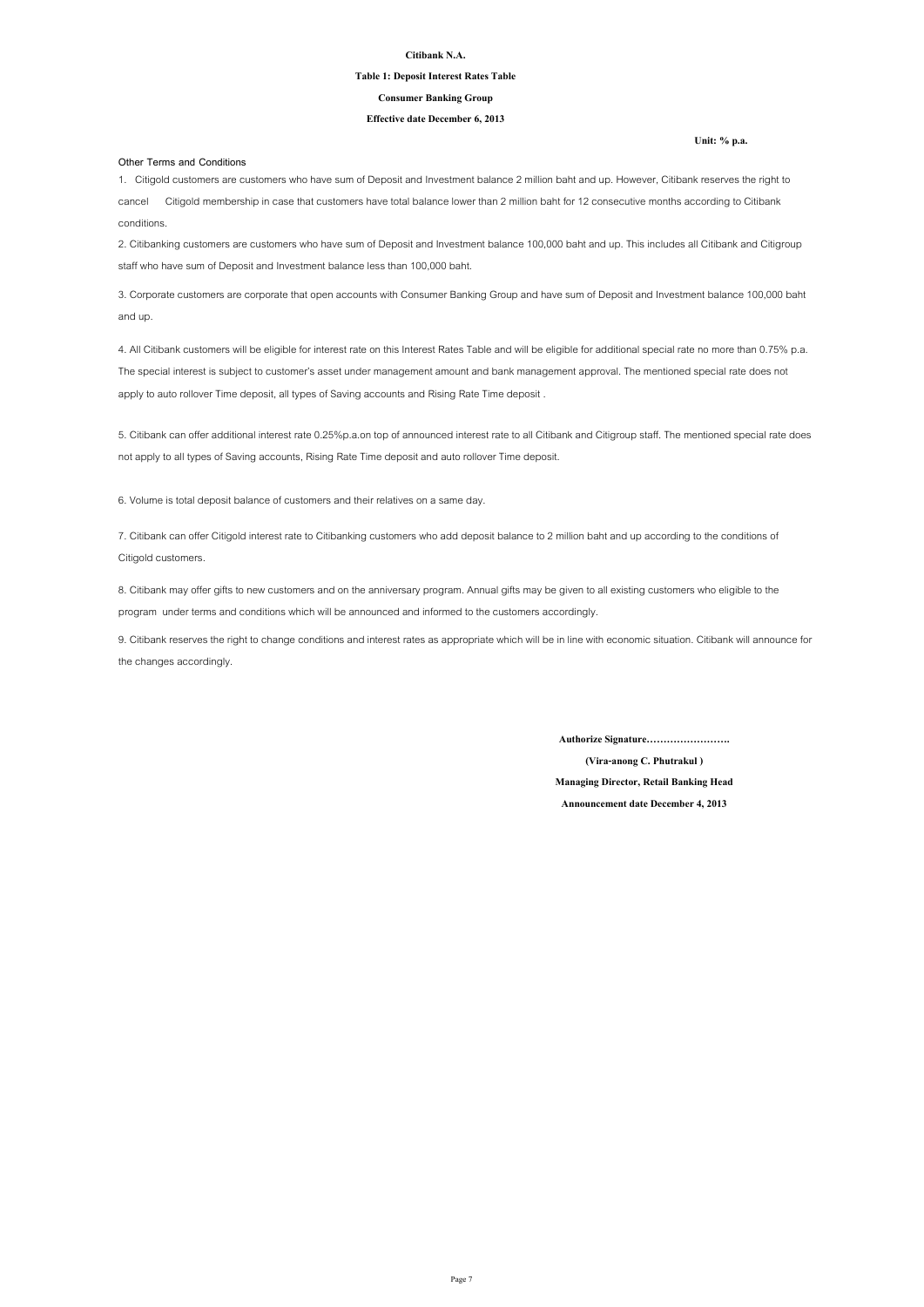| Citibank N.A.                                                                         |                                                       |                                           |                                  |                                  |  |  |  |  |
|---------------------------------------------------------------------------------------|-------------------------------------------------------|-------------------------------------------|----------------------------------|----------------------------------|--|--|--|--|
| 1/<br><b>Table 2: Lending Interest Rates</b>                                          |                                                       |                                           |                                  |                                  |  |  |  |  |
| <b>Consumer Banking Group</b>                                                         |                                                       |                                           |                                  |                                  |  |  |  |  |
|                                                                                       |                                                       | <b>Effective date December 6, 2013</b>    |                                  |                                  |  |  |  |  |
|                                                                                       |                                                       |                                           |                                  | Unit: % p.a.                     |  |  |  |  |
|                                                                                       |                                                       | A. Reference Interest Rates               |                                  |                                  |  |  |  |  |
| 1. Minimum Loan Rate                                                                  |                                                       | <b>MLR</b>                                | 7.25                             |                                  |  |  |  |  |
| 2. Minimum Overdraft Rate                                                             |                                                       | <b>MOR</b>                                | N/A                              |                                  |  |  |  |  |
| 3. Minimum Retail Rate                                                                |                                                       | <b>MRR</b>                                | N/A                              |                                  |  |  |  |  |
| 4. Others (if any)                                                                    |                                                       |                                           |                                  |                                  |  |  |  |  |
|                                                                                       |                                                       |                                           |                                  | Unit: % p.a.                     |  |  |  |  |
|                                                                                       |                                                       | <b>B. Maximum Interest Rates</b>          |                                  |                                  |  |  |  |  |
| <b>B</b> (1) Consumer Loan                                                            | <b>Personel Loan</b>                                  |                                           | <b>Housing Loan</b>              | <b>Overdraft with Collateral</b> |  |  |  |  |
|                                                                                       | <b>With Collateral</b>                                | <b>Without Collateral</b>                 |                                  |                                  |  |  |  |  |
|                                                                                       | MLR-0.50% <sup><math>^{27}</math></sup> (Currently is |                                           | MLR-0.50% $^{27}$ (Currently is  |                                  |  |  |  |  |
| 5. Ceiling Rate                                                                       | equal to $6.75\%$ )                                   | N/A                                       | equal to $6.75\%$ )              | 5.75                             |  |  |  |  |
| 6. Maximum Default Interest Rate                                                      | $15.00^{4/}$                                          | N/A                                       | $15.00^{4/}$                     | N/A                              |  |  |  |  |
|                                                                                       |                                                       |                                           |                                  |                                  |  |  |  |  |
| <b>B</b> (2) Commercial Loan                                                          | Overdraft                                             | Short Term ( $\leq 1$ Year) <sup>3/</sup> | Long Term (>1Year) <sup>3/</sup> |                                  |  |  |  |  |
| 7. Ceiling Rate                                                                       | $\rm N/A$                                             | 20.99                                     | 20.99                            |                                  |  |  |  |  |
| 8. Maximum Default Interest Rate                                                      | $\rm N/A$                                             | 20.99                                     | 20.99                            |                                  |  |  |  |  |
|                                                                                       |                                                       |                                           |                                  |                                  |  |  |  |  |
| Remark:                                                                               |                                                       |                                           |                                  |                                  |  |  |  |  |
| 1/ Exclude the type of credits in which BOT has stipulated the specific criteria.     |                                                       |                                           |                                  |                                  |  |  |  |  |
| 2/ Ceiling rate for Housing Loan approved before year 2011 is 20.32%                  |                                                       |                                           |                                  |                                  |  |  |  |  |
| 3/ Product not being offered currently                                                |                                                       |                                           |                                  |                                  |  |  |  |  |
| 4/ Maximum default interest rate for Housing Loan approved before year 2011 is 45.63% |                                                       |                                           |                                  |                                  |  |  |  |  |
|                                                                                       |                                                       |                                           |                                  |                                  |  |  |  |  |
|                                                                                       |                                                       |                                           |                                  |                                  |  |  |  |  |
|                                                                                       |                                                       |                                           |                                  |                                  |  |  |  |  |
| (Vira-anong C. Phutrakul)                                                             |                                                       |                                           |                                  |                                  |  |  |  |  |
|                                                                                       | <b>Managing Director, Retail Banking Head</b>         |                                           |                                  |                                  |  |  |  |  |

 **Announcement date December 4, 2013**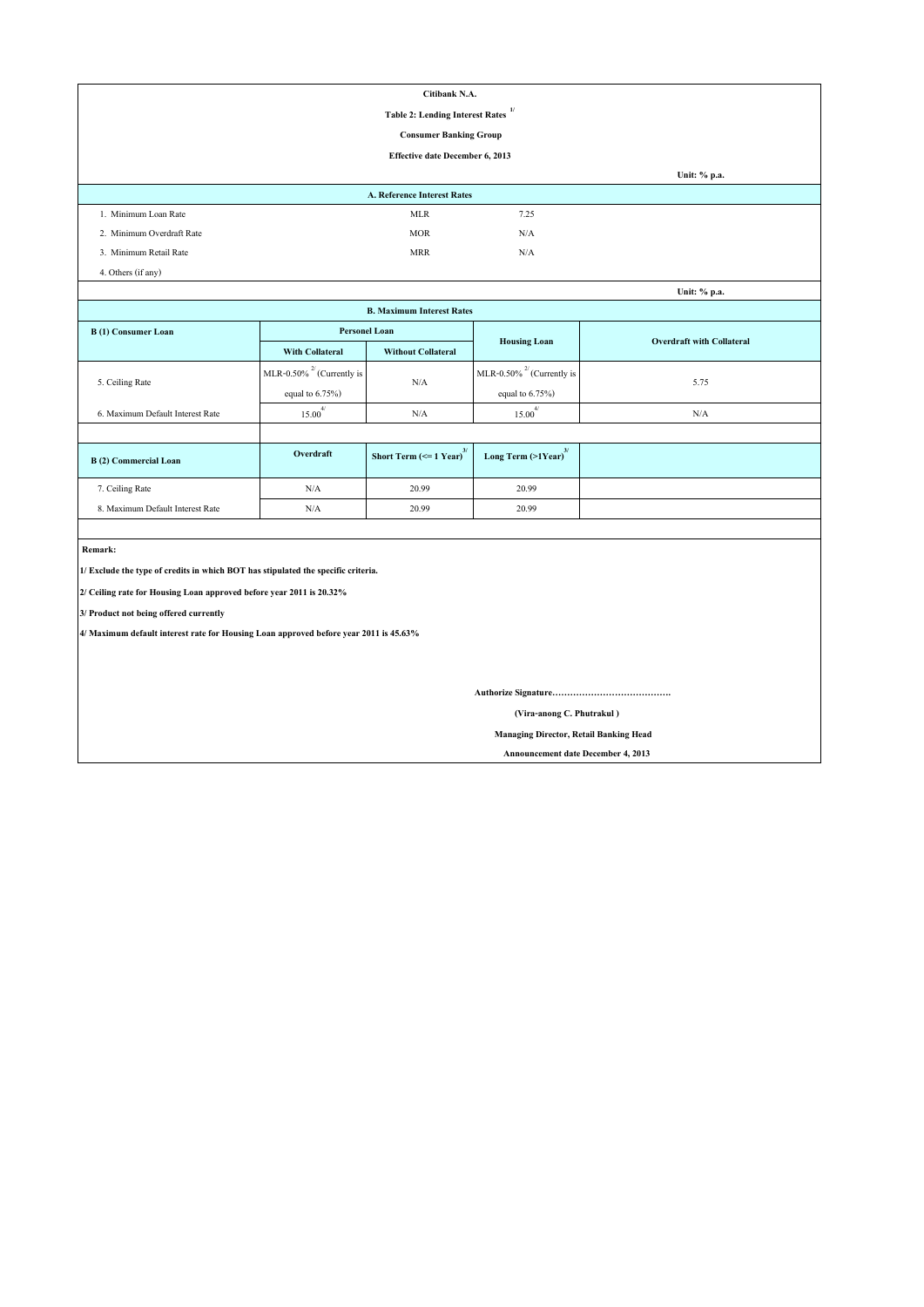|                                                                |                        | Citibank N.A.                                                                                  |                                                                |        |
|----------------------------------------------------------------|------------------------|------------------------------------------------------------------------------------------------|----------------------------------------------------------------|--------|
|                                                                |                        | Table 3: Fees/ Charges and Penalty Related to Deposit and Lending <sup>1</sup> and Others Fees |                                                                |        |
|                                                                |                        | <b>Consumer Banking Group</b>                                                                  |                                                                |        |
|                                                                |                        | <b>Effective date December 6, 2013</b>                                                         |                                                                |        |
| <b>A. Fee related to Deposit</b> <sup>3/</sup>                 |                        | <b>Unit: THB</b>                                                                               | Remark $\frac{4}{3}$                                           |        |
|                                                                |                        |                                                                                                |                                                                |        |
|                                                                |                        |                                                                                                | Total average balance lower than 2 million baht for Citigold   |        |
| 1. Below minimum balance account service fee                   |                        | 100 THB/Account/month (Charges by Quarter) for Citibanking                                     | customer and Total average balance lower than 100,000 baht for |        |
| <b>B.</b> Fee related to Lending                               |                        | <b>Unit: THB</b>                                                                               | Citibanking customer                                           |        |
|                                                                |                        | <b>Personal Loan</b>                                                                           |                                                                |        |
| B (1) Consumer Loan: Actual and reasonable expenses            | <b>With Collateral</b> | <b>Without Collateral</b>                                                                      | <b>Housing Loan</b>                                            | Remark |
| 1. Expenses paid to government authorities i.e.,               |                        |                                                                                                |                                                                |        |
|                                                                | 0.05% of loan amount   |                                                                                                |                                                                |        |
| 1) Stamp duty                                                  | or maximum 10,000      | N/A                                                                                            | 0.05% of loan amount or maximum                                |        |
|                                                                |                        |                                                                                                | 10,000 baht                                                    |        |
|                                                                | baht                   |                                                                                                |                                                                |        |
|                                                                | 1% of the loaned       |                                                                                                | 1% of the loaned amount or                                     |        |
| 2) Mortgage Registration Fee                                   | amount or maximum      | N/A                                                                                            | maximum 200,000 baht                                           |        |
|                                                                | 200,000 baht           |                                                                                                |                                                                |        |
| 2. Expenses paid to the third or external parties i.e.,        |                        |                                                                                                |                                                                |        |
| In general case                                                |                        |                                                                                                |                                                                |        |
| 1) Credit Bureau search fee                                    | N/A                    | N/A                                                                                            | N/A                                                            |        |
| 2/<br>2) Collateral Appraisal expenses                         | Maximum 4,000 baht     | N/A                                                                                            | Maximum 4,000 baht                                             |        |
| 3) Insurance premium                                           | Rate subject to        | N/A                                                                                            | Rate subject to insurance company                              |        |
|                                                                | insurance company      |                                                                                                |                                                                |        |
| 4) Payment fee through other counters/channels                 |                        | $\rm N/A$                                                                                      |                                                                |        |
| (Bangkok Metropolitan area and Greater bangkok charge per      |                        |                                                                                                |                                                                |        |
| transaction / upcountry charge per transaction (actual costs)) |                        |                                                                                                |                                                                |        |
| Citibank N.A.                                                  | Free                   |                                                                                                | Free                                                           |        |
| <b>Bangkok Bank</b>                                            | 20 THB/ 35 THB         |                                                                                                | 20 THB/ 35 THB                                                 |        |
| Thai Military Bank                                             | 20 THB/ 35 THB         |                                                                                                | 20 THB/ 35 THB                                                 |        |
| <b>Bank of Ayudhya</b>                                         | 20 THB/ 35 THB         |                                                                                                | 20 THB/ 35 THB                                                 |        |
| Krung Thai Bank                                                | 25 THB/ 25 THB         |                                                                                                | 25 THB/ 25 THB                                                 |        |
| Kasikorn Bank                                                  | 25 THB/ 35 THB         |                                                                                                | 25 THB/ 35 THB                                                 |        |
| Siam Commercial Bank                                           | 25 THB/ 40 THB         |                                                                                                | 25 THB/ 40 THB                                                 |        |
| In default case                                                |                        |                                                                                                |                                                                |        |
| 1) Returned Cheque fee (other commercial banks)                | N/A                    | N/A                                                                                            | N/A                                                            |        |
| (2) Fee for insufficient fund (In case of payment by debiting  |                        |                                                                                                |                                                                |        |
| from the account of other commercial banks)                    | N/A                    | N/A                                                                                            | N/A                                                            |        |
|                                                                | Maximum 225            |                                                                                                |                                                                |        |
| 3) Debt Collection Expenses                                    | baht/billing cycle     | N/A                                                                                            | Maximum 225 baht/billing cycle                                 |        |
| 3. Operating cost of commercial bank                           |                        |                                                                                                |                                                                |        |
| In general case                                                |                        |                                                                                                |                                                                |        |
| 1) Collateral Appraisal expenses                               | N/A                    | N/A                                                                                            | N/A                                                            |        |
| (2) Fee for a new statement requested (for the second copy or  |                        |                                                                                                |                                                                |        |
| more)                                                          | N/A                    | N/A                                                                                            | N/A                                                            |        |
| 3) Loan processing fee                                         | Free                   | N/A                                                                                            | Free                                                           |        |
| In default case                                                |                        |                                                                                                |                                                                |        |
| 2/<br>3) Debt Collection Expenses                              | N/A                    | N/A                                                                                            | N/A                                                            |        |
| B(2) Commerical Loan: Actual and reasonable expense            |                        | Overdraft                                                                                      |                                                                | Remark |
| 1. N/A                                                         |                        | N/A                                                                                            |                                                                | N/A    |
|                                                                |                        |                                                                                                |                                                                |        |